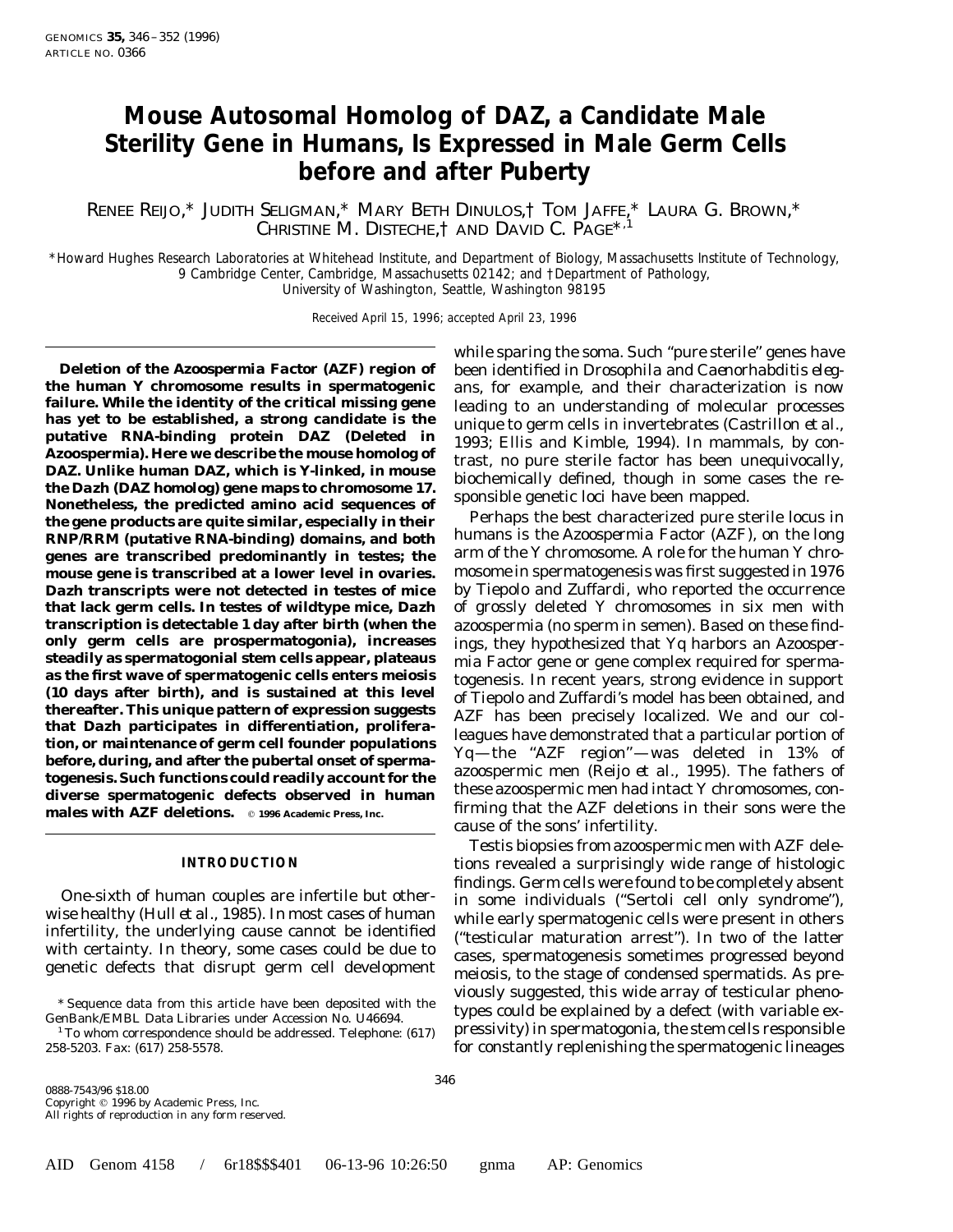in the testes, or in the differentiation of primordial germ cells to spermatogonia (Reijo *et al.,* 1995).

The molecular identity of *AZF* has not been established definitively, but a strong candidate is *DAZ* (*Deleted in Azoospermia*), the only transcription unit so far identified in the *AZF* region (Reijo *et al.,* 1995). (*YRRM1* and *YRRM2,* corresponding to the cDNAs MK5 and MK29, respectively, had also been proposed as *AZF* candidates (Ma *et al.,* 1993) but subsequent studies revealed that these transcription units mapped outside the *AZF* region (Reijo *et al.,* 1995)). *DAZ* encodes a putative RNA-binding protein and, as judged by Northern blotting of human tissue RNAs, is expressed predominantly in testes (Reijo *et al.,* 1995).

Given the strong possibility that *DAZ* might be *AZF,* a pure male sterile factor, we wished to learn more about its pattern of expression. Is *DAZ* expressed in germ cells or in somatic cells of the testis? Is *DAZ* expressed early or late in the pathway of spermatogenesis? Would the pattern of *DAZ* expression readily account for the testicular pathology observed in *AZF*-deleted men? These questions may be difficult to pursue **FIG. 1.** *DAZ* homologs in mammals. Autoradiogram produced by tissue specimens. To pursue these questions in an ex-<br>perimentally tractable species and to explore the de-<br>discussion the right. gree to which the *DAZ* gene and its product have been conserved during mammalian evolution, we character- four backcross progeny were genotyped for this *Taq*I polymorphism, ized the mouse homolog of human *DAZ*. and comparison with genotype data from other markers (Jackson

*Steel* genes, respectively) were obtained from Jackson Laboratories

in 50% formamide,  $5 \times SSC$ ,  $1 \times Denhardt's$ , 20 m*M* Na phosphate, pH 6.6, 0.005% denatured salmon sperm DNA, 1% sodium dodecyl **RESULTS** sulfate, 10% dextran sulfate. The blots were washed three times for 15 min each at  $65^{\circ}$ C in  $0.1 \times$  SSC, 0.1% sodium dodecyl sulfate. The DAZ Homologs Are Autosomal in Mice and Other gene encoding the glycolytic enzyme glyceraldehyde-3-phosphate de-<br>hydrogenase (*G3PDH*) was used as a the loading of different quantities of RNA (Tso *et al.*, 1985). Nucleo-<br>tide sequencing of *DAZ* cDNA clones was performed as previously<br>of the human *DAZ* gene are located on the Y chromo-<br>described (Fisher *et al.*, 19

using an interspecific backcross: (C57BL/6  $\times$  *Mus spretus*) F1  $\times$  *M. et al.,* 1995). To identify homologs in more distantly spretus (Jackson Laboratories). Genomic DNAs from backcross prog-<br>related mammals, we hyb spretus (Jackson Laboratories). Genomic DNAs from backcross prog-<br>eng were digested with *Taq*I, Southern blotted (2.5 µg per lane), and<br>hybridized with *Dazh* cDNA pDP1580, which was found to detect M. (325.7; Reijo *et a* tinct from C57BL/6 fragments of 4.5, 2.5, 2.3, 0.6, and 0.5 kb. Ninety- bits, dogs, and cattle (Fig. 1). In each of the four species,



Rabbit

 $0 + 0^8 + 0^8$ 

 $o + d$ 

woc

 $d_{\alpha}$ 

kh  $7.3$  $=$  6.5

in humans given the limited availability of suitable hybridizing *DAZ* exon probe 325.7 to Southern blot of *Eco*RI-digested

Laboratory collaborative data) allowed *Dazh* to be positioned.

*Fluorescence in situ hybridization. Dazh* genomic clone pDP1642 **MATERIALS AND METHODS** was isolated from a mouse library (strain 129; Wu *et al.,* 1994) by hybridization of plaque lifts with *Dazh* cDNA pDP1580 at 42°C. Sequencing of the ends of three *Eco*RV fragments subcloned into the *Mice.* Wildtype (BALB/c) mice were from the laboratory of R. quencing of the ends of three *Eco*RV fragments subcloned into the<br>tenisch; mice with W or SI<sup>d</sup> mutations (in the Wh*ite spotted* and Bluescript KS(+) vector ( Jaenisch; mice with *W*<sup>*v*</sup> or *Sl<sup>d</sup>* mutations (in the *White spotted* and Bluescript KS(+) vector (Stratagene, Inc., La Jolla, CA) revealed *Steel* genes, respectively) were obtained from Jackson Laboratories that pDP1 (Bar Harbor, ME). 10-kb genomic insert was labeled with biotin-11–dATP by nick-*Isolation of DNA and RNA.* Preparation of mouse DNA was as<br>previously described (Simpson and Page, 1991). RNA was previously assumes were prepared from male C57BL/6J and *M. spretus* lympho-<br>pared using Trizol reagent (G Trizol, and 0.2 vol of chloroform was added to each sample. After described (Edelhott *et al., 1993)*. After incubation with goat anti-<br>centrifugation to remove cell debris, RNA in the supernatant was biotin antibody, sli precipitated with isopropanol, rinsed with ethanol, and resus-<br>pended in deionized water.<br>Hybridizations and sequencing. Northern blotting, Southern somes were banded using Hoechst 33258-actinomycin D staining and<br>hybridi

The mouse *Dazh* gene was mapped by genetic linkage analysis some, where they may exist in multiple copies (Reijo blot of genomic DNAs from male and female mice, rab-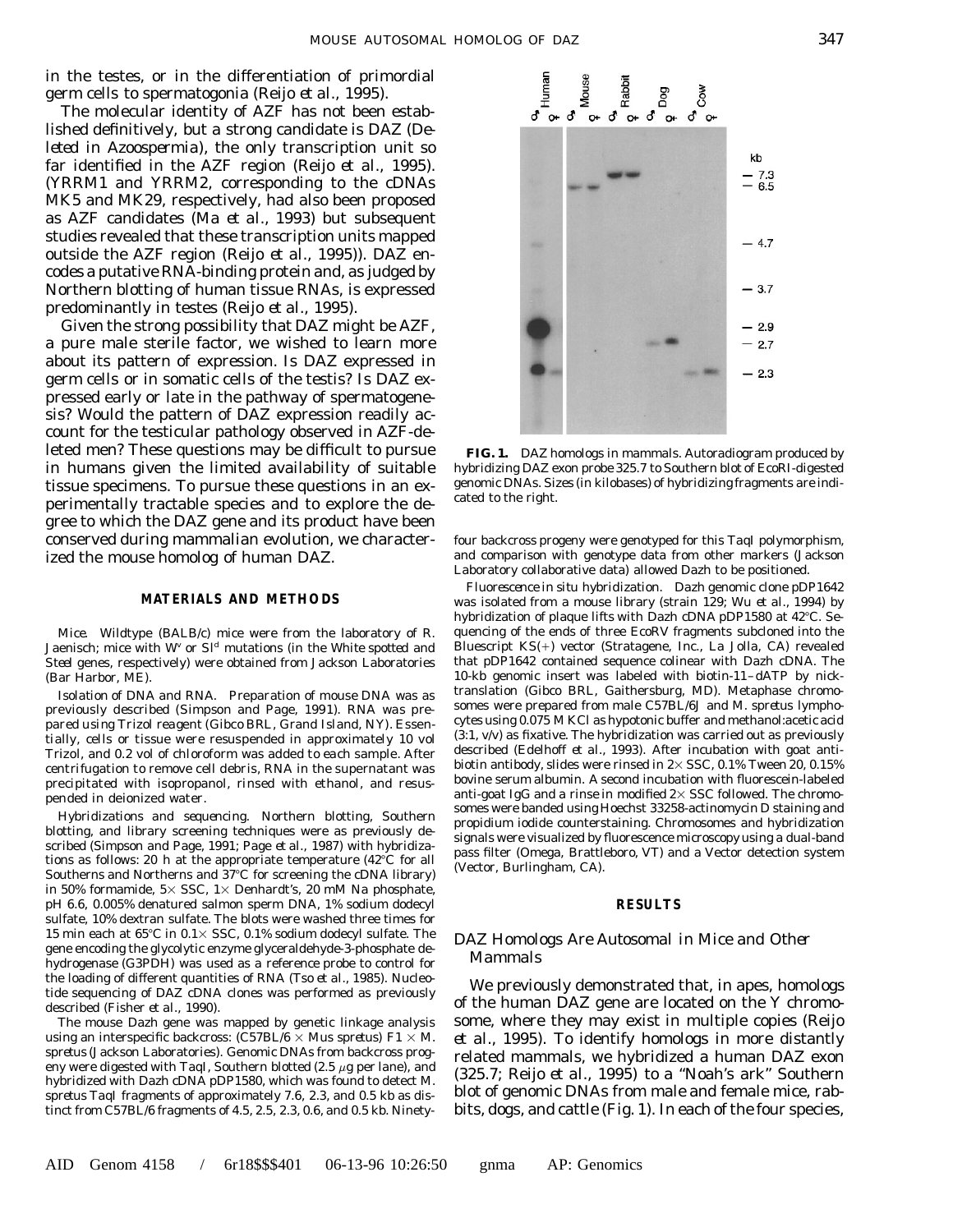

**FIG. 2.** Mapping of *Dazh* to mouse chromosome 17. (**A, Top**) Fluorescence *in situ* hybridization of mouse *Dazh* genomic clone pDP1642 to lymphocyte metaphase chromosomes from a male C57BL/6J mouse. (**Bottom**) Chromosomes stained with Hoechst 33258-actinomycin D and counterstained with propidium iodide. (**B**) Genetic map location determined by following segregation of a *Dazh Taq*I restriction fragment length polymorphism in a  $(C57BL/6 \times M.$  spretus)F1  $\times$  *M. spretus* backcross.

hybridization to a single fragment was observed, and recombine with the marker *D17Mit9* and mapped bein each species the single fragment was present in both tween the markers *Tpx2* and *D17Bir8.* Although we males and females. Thus, these more distantly related have not rigorously mapped the rabbit, dog, and cow mammalian species all possess a *DAZ* homolog, but the homologs, normalization of the Southern autoradiohomologs are apparently not located on the Y chromo- gram shown in Fig. 1 (by hybridizing known autosomal some. **probes to the same blot; not shown**) suggests that the

tosomal or X-linked, we mapped the mouse homolog, than X-linked. which we will refer to as *Dazh* (*DAZ homolog*), by two<br>independent methods. First, *Dazh* was mapped to *Mouse Dazh Encodes a Putative RNA-Binding*<br>mouse chromosome 17 by fluorescence in situ bybrid *Protein* mouse chromosome 17 by fluorescence *in situ* hybridization (FISH) to metaphase chromosomes. Similar re-<br>To determine whether the mouse homolog is transults were obtained using metaphase spreads prepared scribed, we hybridized human *DAZ* cDNA clone from either C57BL/6J, an inbred lab strain, or the spe-<br>cies *M. spretus* (Figs. 2A and 2B). Of 51 C57BL/6J cells various adult mouse tissues. We observed a 3.5-kb examined, 15 (29%) showed signals on both chromatids transcript in the testis, much as we had previously seen of chromosome 17 at regions C–D. Of 73 *M. spretus* (Reijo *et al.,* 1995) in human tissues using the same cells examined, 28 (38%) showed signals on both chro- hybridization probe (results not shown; see similar exmatids of chromosome 17 at regions C–D. This chromo- periment using mouse cDNA probe below). somal assignment was independently confirmed and To characterize mouse *Dazh* transcription further, refined by genetic linkage mapping. Following the seg- we screened an adult testis cDNA library (Mardon and regation of a *Taq*I restriction fragment length polymor- Page, 1989) by hybridization using as probe human phism in a C57BL/6  $\times$  *M. spretus* backcross (Jackson *DAZ* exon 325.7. The inserts of three cDNA clones iden-

To resolve whether these non-Y homologs were au- homologs in these species are also autosomal rather

various adult mouse tissues. We observed a 3.5-kb

Laboratory Panel BSS), we observed that *Dazh* did not tified by this screen were sequenced in their entirety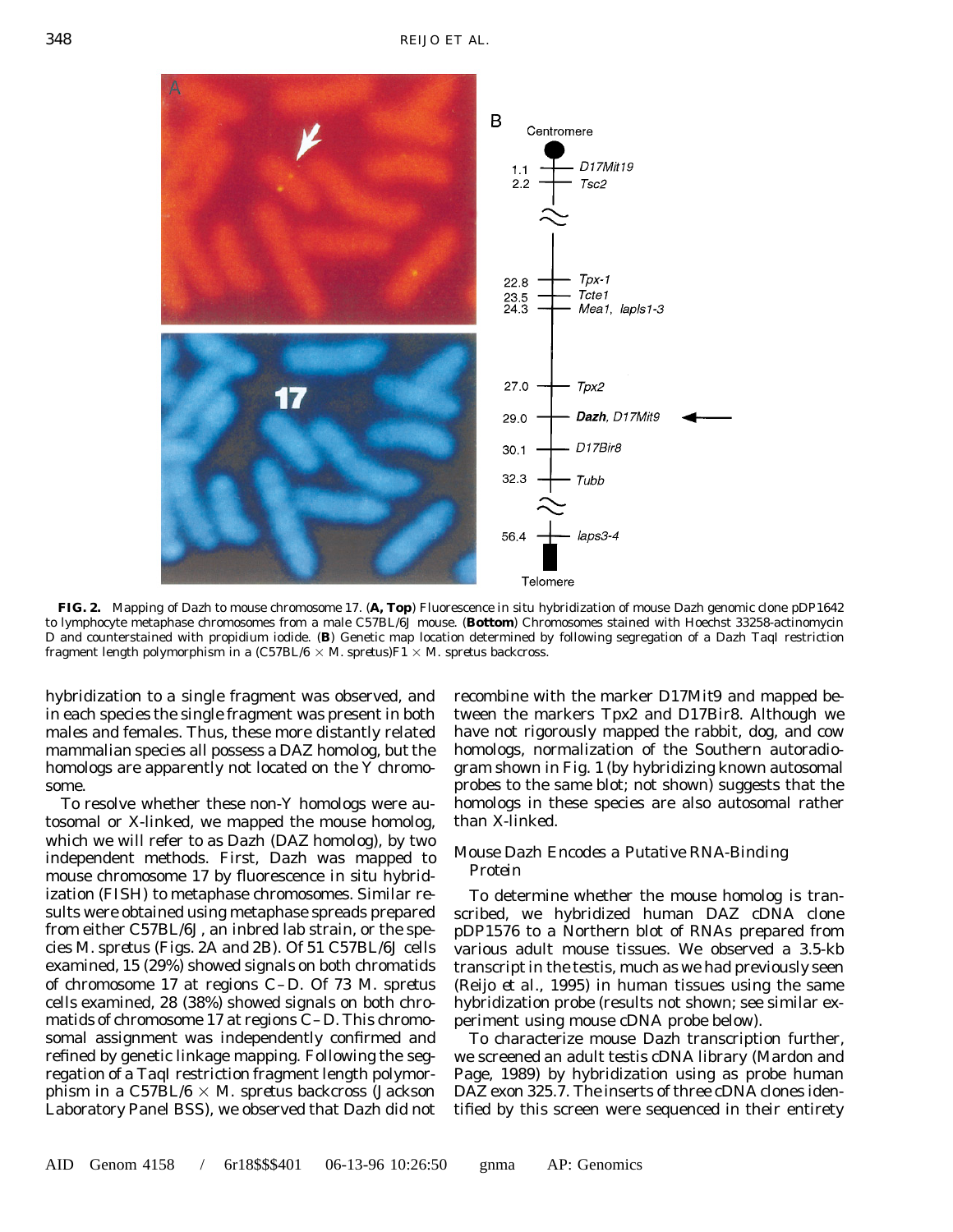## MOUSE AUTOSOMAL HOMOLOG OF *DAZ* 349

| n                                                                                                              |                                                                                                                        |    |  |  |                                |  |  |  |  |  |  |           |  |  |  |  |  |                                                                                                   |                                                                           |     | -107 tttttttttgcccgttggccggctaggcagccacctcacgtagctgccccgtcgcgtggattctgctccaccttcgaggttttaccacccgaactctggccgccatc         |                         |
|----------------------------------------------------------------------------------------------------------------|------------------------------------------------------------------------------------------------------------------------|----|--|--|--------------------------------|--|--|--|--|--|--|-----------|--|--|--|--|--|---------------------------------------------------------------------------------------------------|---------------------------------------------------------------------------|-----|--------------------------------------------------------------------------------------------------------------------------|-------------------------|
| $\mathbf{1}$                                                                                                   |                                                                                                                        |    |  |  |                                |  |  |  |  |  |  |           |  |  |  |  |  |                                                                                                   |                                                                           |     | ATGTCTGCCACAACTTCTGAGGCTCCAAATTCAGCTGTCTCCAGGGAGGCCAGCACTCAGTCTTCATCAGCAACCACAAGTCAAGGATATGTTTTGCCAGAAGGCAAAATCATGCCAAAC |                         |
| $\mathbf{1}$                                                                                                   | M S A T T S E A P N S A V S R E A S T O S S S A T T S O G Y V <mark>L P E G K I M P</mark>                             |    |  |  |                                |  |  |  |  |  |  |           |  |  |  |  |  |                                                                                                   |                                                                           |     |                                                                                                                          | $\overline{\mathbb{N}}$ |
| 121                                                                                                            |                                                                                                                        |    |  |  |                                |  |  |  |  |  |  |           |  |  |  |  |  |                                                                                                   |                                                                           |     | ACCGTTTTTGTTGGAGGAATTGATGTTAGGATGGATGAAACCGAAATCAGGAGTTTCTTTGCCAGATATGGCTCAGTAAAAGAAGTGAAGATAATCACTGATCGAACTGGTGTGTCGAAG |                         |
| 41                                                                                                             |                                                                                                                        |    |  |  |                                |  |  |  |  |  |  |           |  |  |  |  |  |                                                                                                   | V F V G G I D V R M D E T E I R S F F A R Y G S V K E V K I I T D R T G V |     | $S$ K                                                                                                                    |                         |
| 241                                                                                                            |                                                                                                                        |    |  |  |                                |  |  |  |  |  |  |           |  |  |  |  |  |                                                                                                   |                                                                           |     | GGCTATGGATTTGTCTCATTTTATAATGACGTGGATGTGCAGAAGATAGTAGAATCACAGATAAATTTCCATGGTAAAAAGCTGAAACTGGGCCCTGCAATCAGGAAACAAAATTTATGT |                         |
| 81                                                                                                             | G Y G F V S F Y N D V D V Q K I V E S O I N F H G K K L K L G P A I                                                    |    |  |  |                                |  |  |  |  |  |  |           |  |  |  |  |  |                                                                                                   |                                                                           |     | RK ONL C                                                                                                                 |                         |
| 361                                                                                                            |                                                                                                                        |    |  |  |                                |  |  |  |  |  |  |           |  |  |  |  |  |                                                                                                   |                                                                           |     | ACTTATCATGTGCAGCCACGTCCTTTGATTTTTAATCCTCCTCCTCCACCACAGTTCCAGAGTGTTTGGAGTAGTCCAAATGCTGAGACTTACATGCAGCCTCCAACCATGATGAATCCT |                         |
| 121                                                                                                            |                                                                                                                        |    |  |  |                                |  |  |  |  |  |  |           |  |  |  |  |  |                                                                                                   |                                                                           |     | T Y H V O P R P L I F N P P P P P O F O S V W S S P N A E T Y M O P P T M M N P                                          |                         |
| 481                                                                                                            |                                                                                                                        |    |  |  |                                |  |  |  |  |  |  |           |  |  |  |  |  |                                                                                                   |                                                                           |     | ATCACTCAGTATGTTCAGGCATATCCTCCTTATCCAAGTTCACCAGTTCAGGTCATCACTGGATATCAGCTGCTGTTTATAACTACCAGATGCCACCGCAGTGGCCTGGAGAGCAG     |                         |
| 161                                                                                                            |                                                                                                                        |    |  |  |                                |  |  |  |  |  |  |           |  |  |  |  |  |                                                                                                   |                                                                           |     | I T O Y V O A Y P P Y P S S P V O V I T G Y O L P V Y N Y O M P P O W P A G E O                                          |                         |
| 601                                                                                                            |                                                                                                                        |    |  |  |                                |  |  |  |  |  |  |           |  |  |  |  |  |                                                                                                   |                                                                           |     | AGGAGTTATGTTATACCTCCGGCTTATACAACTGTTAACTACCACTGCAGTGAAGTTGATCCAGGAGCTGATATTTTGCCCAATGATGTTCAGTTCATGATGCTGCTCCAGCTTCTGGA  |                         |
| 201                                                                                                            |                                                                                                                        |    |  |  |                                |  |  |  |  |  |  |           |  |  |  |  |  |                                                                                                   |                                                                           |     | R S Y V I P P A Y T T V N Y H C S E V D P G A D I L P N E C S V H D A A P A S G                                          |                         |
| 721                                                                                                            |                                                                                                                        |    |  |  |                                |  |  |  |  |  |  |           |  |  |  |  |  |                                                                                                   |                                                                           |     |                                                                                                                          |                         |
| 241                                                                                                            |                                                                                                                        |    |  |  |                                |  |  |  |  |  |  |           |  |  |  |  |  |                                                                                                   |                                                                           |     | N G P Q K K S V D R S I Q T V V S C L F N P E N R L R N S L V T O D D Y F K D K                                          |                         |
| 841                                                                                                            | AGAGTACATCACTTCAGAAGAAGTCGGGCAGTGCTTAAATCTGATCATCTCGCTAActcatctcagggggttgttggtttgaatattaaaagaaactgaaaagttttcaatactatag |    |  |  |                                |  |  |  |  |  |  |           |  |  |  |  |  |                                                                                                   |                                                                           |     |                                                                                                                          |                         |
| 281                                                                                                            | R V H H F R R S R A V L K S D H L C *                                                                                  |    |  |  |                                |  |  |  |  |  |  |           |  |  |  |  |  |                                                                                                   |                                                                           |     |                                                                                                                          |                         |
| B                                                                                                              |                                                                                                                        |    |  |  |                                |  |  |  |  |  |  |           |  |  |  |  |  |                                                                                                   |                                                                           |     |                                                                                                                          |                         |
| Mouse Dazh                                                                                                     |                                                                                                                        |    |  |  |                                |  |  |  |  |  |  |           |  |  |  |  |  | 1 MSATTSEAPNSAVSREASTOSSSATTSOGYVLPEGKIMPNTVFVGGIDVRMDETEIRSFFARYGSVKEVKIITDRTGVSKGYGFVSFYNDVDVOK |                                                                           | 95  |                                                                                                                          |                         |
| Human DAZ                                                                                                      |                                                                                                                        |    |  |  |                                |  |  |  |  |  |  |           |  |  |  |  |  |                                                                                                   |                                                                           | 95  |                                                                                                                          |                         |
| Mouse Dazh                                                                                                     |                                                                                                                        | 96 |  |  |                                |  |  |  |  |  |  |           |  |  |  |  |  | IVESOINFHGKKLKLGPAIRKONLCTYHVOPRPLIFNPPPPPOFOSVWSSPNAETYMOPPTMMNPITOYVOAYPPYPSSPVOVITGYOLPVYNYO   |                                                                           | 190 |                                                                                                                          |                         |
| Human DAZ                                                                                                      |                                                                                                                        |    |  |  |                                |  |  |  |  |  |  |           |  |  |  |  |  |                                                                                                   |                                                                           | 190 |                                                                                                                          |                         |
|                                                                                                                |                                                                                                                        |    |  |  |                                |  |  |  |  |  |  |           |  |  |  |  |  | $191$ E., $T$ ., $D$ ., $F$ ., $T$ ., ., ., ., ., .,                                              |                                                                           | 214 |                                                                                                                          |                         |
|                                                                                                                |                                                                                                                        |    |  |  |                                |  |  |  |  |  |  |           |  |  |  |  |  | $215$ PF.AF.TA                                                                                    |                                                                           | 238 |                                                                                                                          |                         |
|                                                                                                                |                                                                                                                        |    |  |  |                                |  |  |  |  |  |  |           |  |  |  |  |  |                                                                                                   |                                                                           | 262 |                                                                                                                          |                         |
|                                                                                                                |                                                                                                                        |    |  |  |                                |  |  |  |  |  |  | Human DAZ |  |  |  |  |  | $263$ . F.A F. T                                                                                  |                                                                           | 286 |                                                                                                                          |                         |
|                                                                                                                |                                                                                                                        |    |  |  |                                |  |  |  |  |  |  |           |  |  |  |  |  | $287 \t F.R. \t F.R. \t F.I.T. \t  \t . \t . \t . \t . \t . \t .$                                 |                                                                           | 310 |                                                                                                                          |                         |
|                                                                                                                |                                                                                                                        |    |  |  |                                |  |  |  |  |  |  |           |  |  |  |  |  | $311 \t F.A. \t N.AV. \t T. \t F.H. \t $                                                          |                                                                           | 334 |                                                                                                                          |                         |
| Mouse Dazh 191 MPPOWPAGEORSYVIPPAYTTVNYHCSEVDPGADILPNECSVHDAAPASGNGPOKKSVDRSIOTVVSCLFNPENRLRNSLVTODDYFKDKRVHHF |                                                                                                                        |    |  |  |                                |  |  |  |  |  |  |           |  |  |  |  |  |                                                                                                   |                                                                           | 285 |                                                                                                                          |                         |
| Human DAZ                                                                                                      |                                                                                                                        |    |  |  | 335 C.VRNLWTEKWWYLV.LIORRD 366 |  |  |  |  |  |  |           |  |  |  |  |  |                                                                                                   |                                                                           |     |                                                                                                                          |                         |

**FIG. 3.** (**A**) Nucleotide sequence of mouse *Dazh* cDNA clone pDP1580 and, immediately beneath, predicted amino acid sequence of the encoded protein. The RNP/RRM domain is boxed. A 72-nucleotide unit tandemly repeated seven times in human *DAZ* (5) but present only once here in mouse *Dazh* is underlined. The GenBank accession No. is U46694. (**B**) Comparison of mouse Dazh and human DAZ (5) proteins. Dots represent identity to mouse Dazh. Note that human DAZ contains seven tandem repeats of a 24-amino-acid unit present only once in mouse Dazh. The RNP/RRM domain is boxed.

and found to be completely colinear. The longest of human proteins are found in their carboxy-terminal nucleotide portion of the *Dazh* transcript and contains DAZ are seven tandem repeats of a 24-amino-acid unit; a single long open reading frame in its entirety (Fig. this tandem array constitutes most of the carboxy-teroccurs in a favorable context for translation initiation protein contains only one copy of this 24-residue unit. (Kozak, 1986). Beginning at this initiation codon, the Near their carboxy termini, there is little sequence simopen reading frame would encode a protein 298 amino ilarity between the proteins, with mouse Dazh exacids in length, with a predicted molecular weight of tending an additional 76 residues beyond the carboxy 33,314. terminus of human DAZ.

 $\Delta$ 

Like the human DAZ protein (Reijo *et al.,* 1995), the predicted mouse Dazh protein contains an RNP/RRM<br>motif of the sort found in many proteins that bind RNA<br>ouse Dazh Is Expressed in Male Germ Cells before<br>or in some cases single-stranded DNA) (Fig. 3B). In this 85-amino-acid domain, the human and mouse pro- As described above, Northern analysis employing a teins differ at only 9 residues. Outside the putative human *DAZ* probe suggested that mouse *Dazh* is ex-RNA-binding domain, the mouse and human proteins pressed predominantly in the testis. We confirmed and exhibit less conservation, though both are rich in pro- extended these findings using mouse *Dazh* cDNA clone line, glutamine, and tyrosine residues, as are many pDP1580 as probe. By Northern analysis, we searched RNP/RRM proteins (Burd and Dreyfuss, 1994; Kenan for *Dazh* transcripts in the following adult tissues from *et al.,* 1991). both female and male mice: brain, gonad, heart, kidney,

these three cDNA clones, pDP1580, represents a 1069- portions. Among the most striking features of human 3). The first AUG in this frame (position 1 in Fig. 3) minal half of the predicted protein. The mouse Dazh

The greatest differences between the mouse and the liver, lung, and spleen. As before, we detected expres-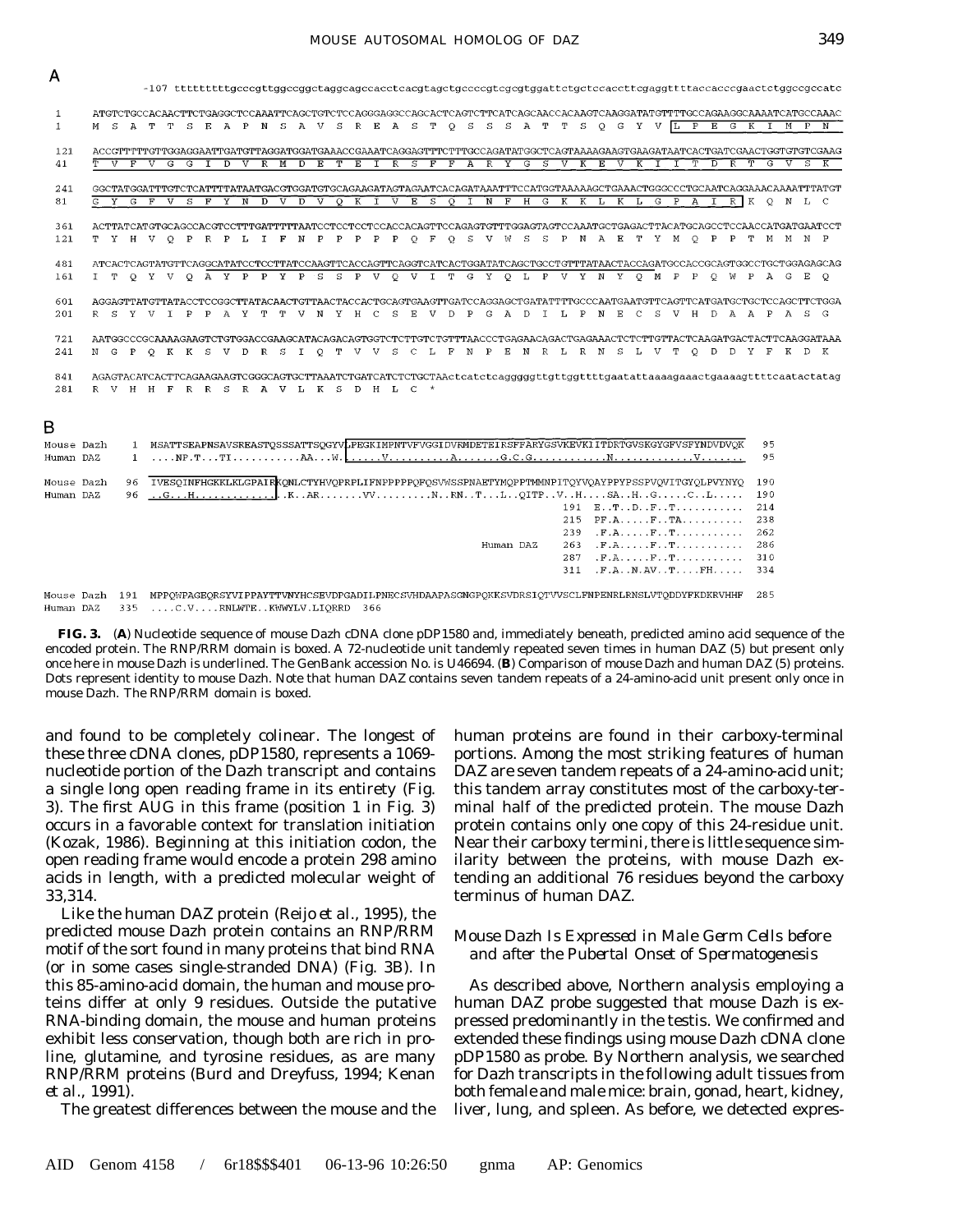

mouse. (A) Survey of adult tissues. Autoradiogram produced by hy-<br>bridizing *Dazh* cDNA pDP1580 to total RNAs (20  $\mu$ g/lane) from<br>mouse tissues. Hybridization at 47°C; otherwise as under Materials<br>and Methods. (B) Germ c testicular expression. (Left) Hybridization of pDP1580 to RNAs from adult testes of wildtype BALB/c or *W*<sup>*v*</sup> or *SP*<sup>*i*</sup> homozygous mutants of prospermatogonia and with the appearance and or from Sertoli cell line TM4. (Right) Hybridization of pDP1580 (or expansion of the spermatogonia or from Sertoli cell line TM4. (Right) Hybridization of pDP1580 (or expansion of the spermatogonial population to which<br>of *G3PDH* cDNA (Tso *et al.,* 1985), as control for loading) to testes the prospermatogonia give rise

sion in the adult testis, with a 3.5-kb transcript predominating (Fig. 4A). We also detected a transcript of the *Autosomal Homologs of DAZ in Mice and Other* same size, but much lower abundance, in the adult ovary. We did not detect transcripts outside the male if at all in the nongonadal tissues tested. a Y-linked *DAZ* homolog in any of the four nonprimate

tis (Fleischman, 1993). We detected no *Dazh* tran- lution (Rugarli *et al.,* 1995; Palmer *et al.,* 1995). scripts in RNAs prepared from testes of animals homo- Nucleotide similarity between Y-linked human *DAZ*

While it is formally possible that *Dazh* might be expressed in Sertoli or other somatic testicular cells and be induced only in the presence of germ cells—no gene has, to our knowledge, been shown to exhibit such behavior in the testis. It is far more likely, we concluded, that *Dazh* is expressed in the germ cells of the testis.

We next set out to determine the stage or stages of male germ cell development in which *Dazh* is expressed. During the first postnatal week, spermatogonial stem cells are formed from prospermatogonia present at birth (McCarrey, 1993). During the next several weeks of life, the first cohort of fully differentiating germ cells proceed through spermatogenesis in a relatively synchronized fashion. As a result, simple Northern blotting of RNAs from testes of various ages can provide much information as to the developmental stages and cell types in which a germ-cellspecific gene is expressed. As shown in Fig. 4B, a 3.5 kb *Dazh* transcript (the same size as seen in the adult testis) was faintly detectable in the testes of 1- and 3-day-old mice, when the only germ cells present are prospermatogonia. The abundance of the *Dazh* transcript increased dramatically by Day 6, when the first **FIG. 4.** Northern blotting studies of *Dazh* transcription in the spermatogonia appear; reached a plateau at about

## **DISCUSSION**

and female gonads. We concluded that, in the adult We had previously shown that, in apes, the Y chromouse, *Dazh* is transcribed at relatively high levels in mosome carries one or more homologs of human *DAZ* the testis, at a much lower level in the ovary, and little (Reijo *et al.,* 1995). By contrast, we found no evidence of We next addressed the critical question of whether mammals (mice, rabbits, dogs, and cattle) studied here. the *Dazh* gene is expressed in the somatic cells or in As judged by Southern blotting of male and female the germ cells of the testis. The testis has a rich archi- DNAs—and more definitive mapping studies in the tecture composed of spermatogenic (germ) cells at mouse—these mammals appear to carry a single, aumany stages of development together with somatic cells tosomal homolog of *DAZ* (Figs. 1 and 2). These observaof several types, including the Sertoli cells, which sup- tions substantiate the emerging view that the genetic port the spermatogenic lineage, and the Leydig cells, content of the Y chromosome has been in rapid flux which produce testosterone. Mutations in either of two during mammalian evolution (e.g., Graves, 1995). This mouse genes, *W* (*White spotted*) or *Sl* (*Steel*), result in conclusion is all the more telling when one appreciates greatly diminished if not obliterated germ cell popula- that the Y's meiotic partner, the X, has been the most tions while sparing the somatic components of the tes- stable chromosome during placental mammalian evo-

zygous for either the W' or the  $S^{d'}$  mutations, nor did and autosomal mouse *Dazh* (85% identity in the coding we detect *Dazh* transcripts in RNA from TM4, a Sertoli region) suggests that they derived from a common ancell line (Fig. 4B). These results demonstrate that *Dazh* cestral gene during mammalian evolution. It is not obtranscription depends on the presence of germ cells. vious whether this ancestral gene was autosomal or Y-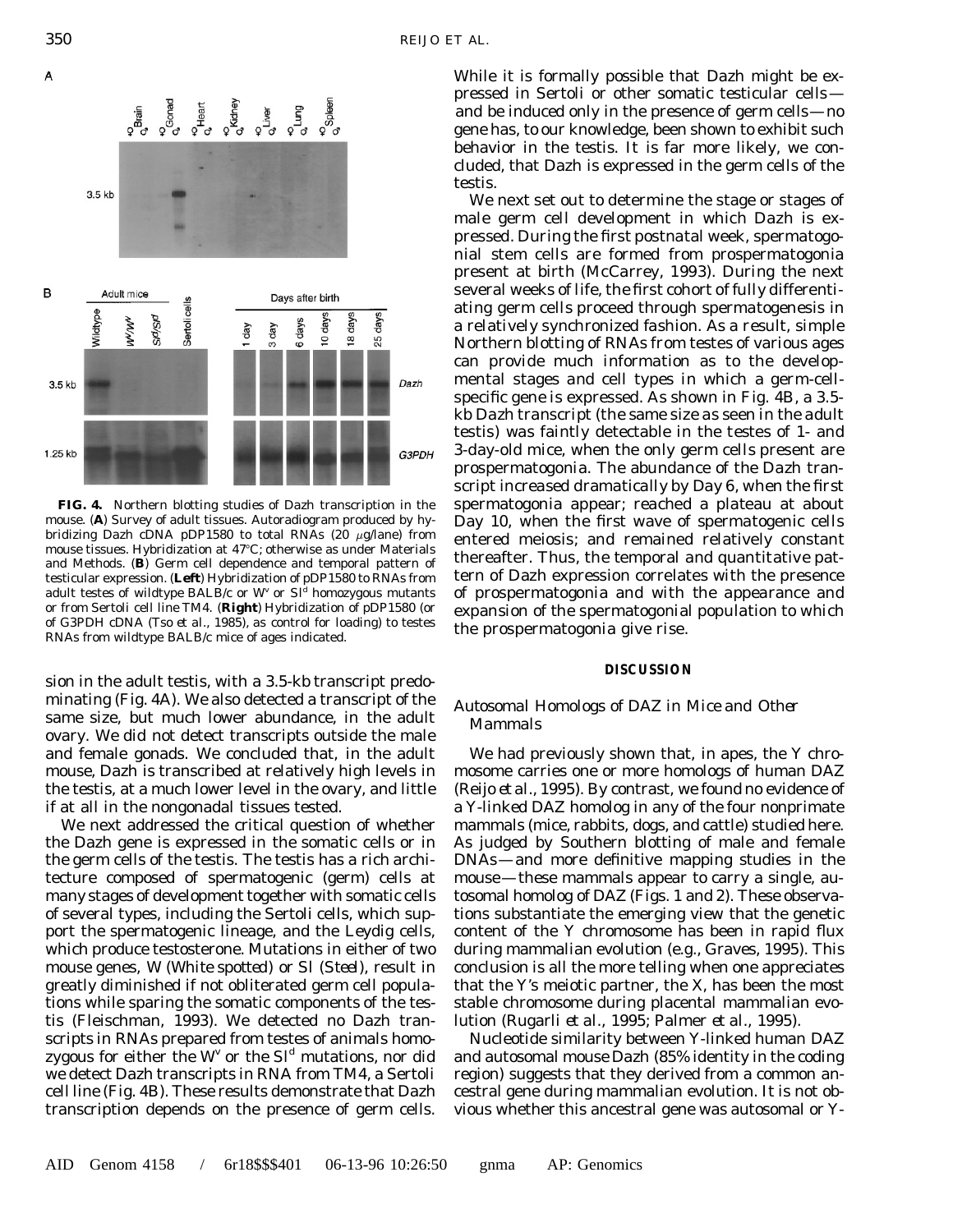*t* complex is well known to students of mammalian Beek, 1993) and suggests that *Dazh* participates in difspermatogenesis because of its male transmission dis- ferentiation, proliferation, or maintenance of germ cell tortion and recessive male-sterile loci (Silver, 1993). As founder populations well before, during, and after the *Dazh* maps about 9 cM distal to the *t* complex, it cannot pubertal onset of spermatogenesis. be responsible for *t* complex phenomena as convention- *Dazh* is also transcribed, though at a much lower ally defined. However, chromosome 17 has also been level, in the adult ovary. It will be interesting to deterrepeatedly implicated in hybrid sterility, in which the mine whether this reflects *Dazh* activity in oocytes or male progeny of certain interspecies crosses suffer in the somatic components of the ovary. spermatogenic failure (Pilder *et al.,* 1993; Forejt and Ivanyi, 1974). Indeed, four of six published mammalian *Similarity of Mouse Dazh and Human DAZ* hybrid sterility loci map to mouse chromosome 17<br>
(Pilder *et al.*, 1993; a fifth, unpublished locus also maps<br>
to this chromosome; S. Pilder, pers. comm. February<br>
1996, Philadelphia, PA). The loci studied to date map<br>
wi

Having found that mouse *Dazh* is transcribed in the germ cells at similar or identical developmental stages.<br>
adult testis, we explored the developmental timing of Taken together, these data suggest that the human<br>
its e tants  $(W, S^d)$  that lack germ cells but retain the somatic components of the testis and (2) the relatively *Is DAZ the Azoospermia Factor in Humans?* synchronized progression of male germ cells during the<br>first month after birth, when spermatogonial stem cells<br>are formed and the first wave of fully differentiating<br>descendants proceed through spermatogenesis. Our  $\frac{\text{$ 

long-lived spermatogonial populations that constantly **ACKNOWLEDGMENTS** replenish the spermatogenic lineage. (At present we cannot exclude that *Dazh* might also be expressed in<br>early spermatogenic derivatives (spermatocytes), a  $\frac{1}{a}$  G3PDH clone: Rudolf Jaenisch for BALB/c mice: and Paul Bain. possibility to be explored by cell fractionation or *in situ* Ken Campbell, Mary Goodheart, Doug Menke, Steve Pilder, Richa

linked, but a male–female common band observed on hybridization.) While a few other germ-cell-specific Southern blots of human and ape DNAs (Fig. 1; Fig. 5. genes have been found to be expressed in prospermatoin Reijo *et al.,* 1995) may be evidence of an autosomal gonia or spermatogonia (Starborg *et al.,* 1992; Tanaka homolog in these species as well. *et al.,* 1994), the temporal expanse of *Dazh*'s expression In the mouse, *Dazh* maps to 17, a chromosome whose is unprecedented (Hecht, 1993; Meistrich and van

yet been explored. Given the expression pattern of<br>moughout, and especially in the KNP/KKM domain,<br>mouse Dazh and that its human Y-linked homolog may<br>be a male-sterile factor, this potential link to hybrid<br>human and mouse transcribed in spermatogonia (D. Menke, G. Mutter, *Dazh Expression in Prospermatogonia and* and D.C.P., unpublished results), suggesting that the *Spermatogonia* human and mouse genes may be expressed in male

descendants proceed through spermatogenesis. Our  $^*AZF$  region of the Y chromosome exhibit spermatogenic studies revealed that mouse *Dazh* is expressed (1) pri-<br>emarily if not exclusively in the testiss, (2) in germ cell